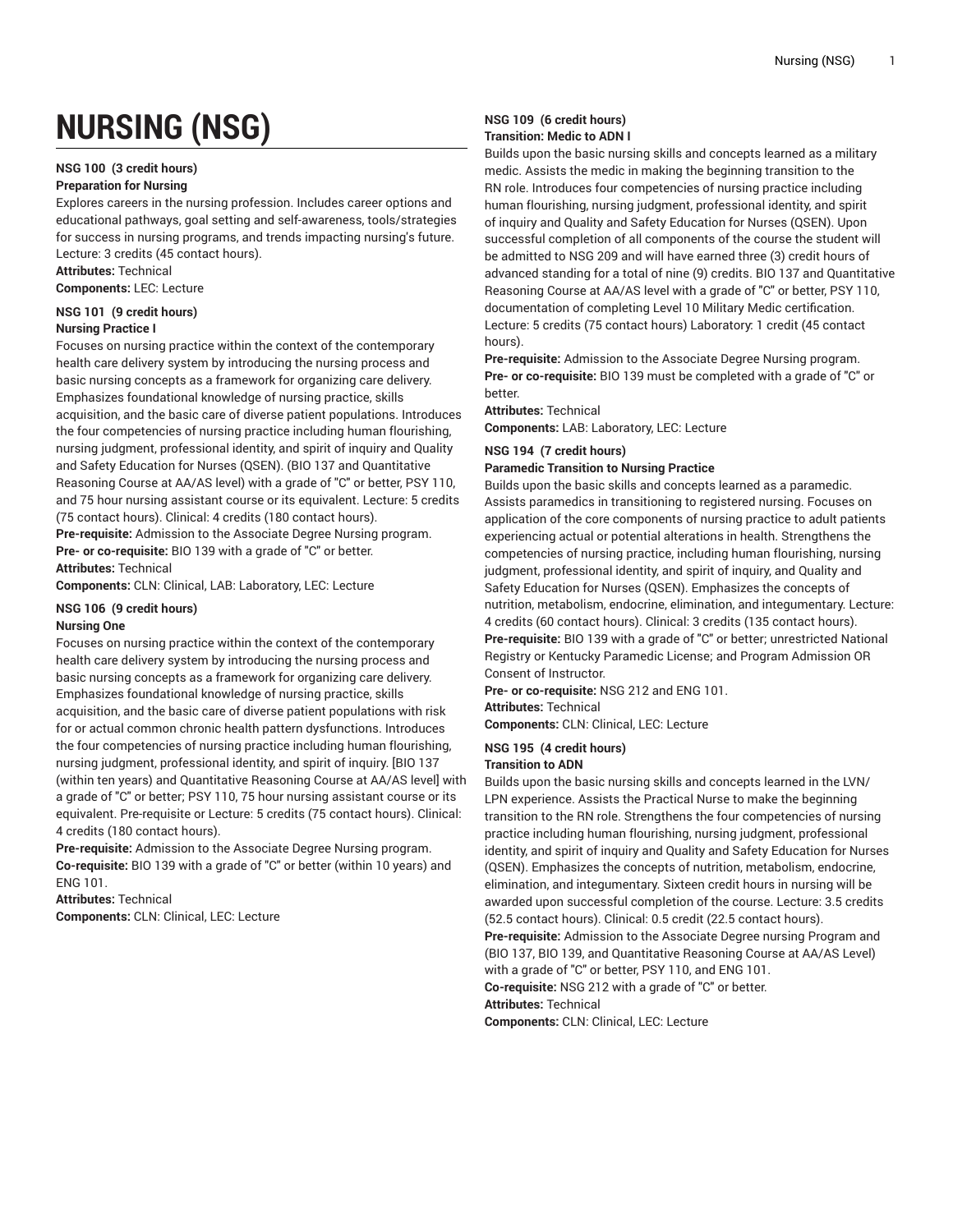### **NSG 196 (5 credit hours)**

### **Nursing LPN Bridge Course**

Builds upon the LVN/LPN experiences in application of core components of nursing. Focuses on nursing care for patients with mental health dysfunctions and patients experiencing acute and/or chronic health dysfunctions. Builds upon the four competencies of nursing practice including human flourishing, nursing judgment, professional identity, and spirit of inquiry. Covers selected content and skills from Nursing One and Nursing Two. Includes the role of the Associate Degree Nurse and application of the core components of nursing practice to patients experience. Lecture: 4 credits (60 contact hours). Clinical: 1 credit (45 contact hours).

**Pre-requisite:** Licensed practical nurse with the board of nursing, BIO 137, BIO 139, Quantitative Reasoning at an AA/AS level or higher (all of these must be a "C" or better and within the last 10 years), PSY 110, ENG 101. **Pre- or co-requisite:** HST 121.

**Attributes:** Course Also Offered in Modules, Technical **Components:** CLN: Clinical, LAB: Laboratory, LEC: Lecture

#### **NSG 199 (2 credit hours)**

### **Accelerated Transition: PN-A.D.N Bridge**

Provides an accelerated course designed for the LPN/LVN who demonstrates through competency assessment the ability to build upon previous learning and experience. Focuses on the beginning transition to the RN role, the acquisition of essential skills and the development of critical thinking, emphasizing the concepts of nutrition, metabolism, endocrine, elimination, and integumentary. Strengthens the four competencies of nursing practice including human flourishing, nursing judgment, professional identity, and spirit of inquiry and Quality and Safety Education for Nurses (QSEN). Sixteen credit hours in nursing will be awarded upon successful completion of the course. Lecture: 1.5 credits (22.5 contact hours). Clinical: 0.5 credit (22.5 contact hours). **Pre-requisite:** Admission to the Associate Degree nursing Program and BIO 137, BIO 139, and Quantitative Reasoning Course at AA/AS Level with a grade of "C" or better, PSY 110, ENG 101, and a passing score on a national normed PN to RN mobility examination.

**Co-requisite:** NSG 212 with a grade of "C" or better.

**Attributes:** Technical

**Components:** CLN: Clinical, LAB: Laboratory, LEC: Lecture

#### **NSG 206 (9 credit hours)**

#### **Nursing Two**

Includes the application of the core components of nursing to patients experiencing alterations in health. Focuses on nursing care for patients with mental health dysfunctions and patients experiencing acute and/ or chronic health dysfunctions. Builds upon the four competencies of nursing practice including human flourishing, nursing judgment, professional identity, and spirit of inquiry. Lecture: 5 credits (75 contact hours). Clinical: 4 credits (180 contact hours).

**Pre-requisite:** NSG 106 with a grade of "C" or better.

**Pre- or co-requisite:** HST 121.

**Attributes:** Technical

**Components:** CLN: Clinical, LAB: Laboratory, LEC: Lecture

### **NSG 209 (5 credit hours) Transition: Medic to ADN II**

Builds upon the Level 10 Military Medic experiences in application of core components of nursing. Focuses on the continued development of critical thinking, emphasizing the concepts of nutrition, metabolism, endocrine, elimination, and integumentary systems. Strengthens the four competencies of nursing practice including human flourishing, nursing judgement, professional identity, and spirit of inquiry, and Quality and Safety Education for Nurses (QSEN). Upon successful completion of all components of the course the student will be admitted to NSG 229 and will have earned two (2) credit hours of advanced standing for a total of seven (7) credits. Lecture: 4 credits (60 contact hours) Laboratory: 1 credit (45 contact hours).

**Pre-requisite:** NSG 109 and BIO 139 with a grade of "C" or better. **Pre- or co-requisite:** NSG 212 with a grade of "C" or better and ENG 101. **Attributes:** Technical

**Components:** LAB: Laboratory, LEC: Lecture

### **NSG 211 (3 credit hours)**

### **Maternal Newborn Nursing**

Focuses on the application of the core components of nursing practice to the care of childbearing families. Illustrates the four competencies of nursing practice including human flourishing, nursing judgment, professional identity, and spirit of inquiry and Quality and Safety Education for Nurses (QSEN). Pre-requisite or Lecture: 2 credits (30 contact hours). Clinical: 1 credit (45 contact hours).

**Pre-requisite:** (NSG 219 and NSG 212) with a grade of "C" or higher, and ENG 101.

**Co-requisite:** NSG 229 and BIO 225 with a grade of "C" or higher. **Attributes:** Technical

**Components:** CLN: Clinical, LAB: Laboratory, LEC: Lecture

# **NSG 212 (3 credit hours)**

### **Behavioral Health Nursing**

Focuses on the application of the core components of nursing practice to adult patients experiencing actual or potential alterations in mental health. Strengthens the four competencies of nursing practice including human flourishing, nursing judgment, professional identity, and spirit of inquiry and Quality and Safety Education for Nurses (QSEN). Lecture: 2 credits (30 contact hours). Clinical: 1 credit (45 contact hours). **Pre-requisite:** NSG 101 and BIO 139 with a grade of "C" or higher. **Pre- or co-requisite:** NSG 219 with a grade of "C" or higher, and ENG 101. **Attributes:** Technical

**Components:** CLN: Clinical, LAB: Laboratory, LEC: Lecture

## **NSG 213 (3 credit hours)**

### **Pediatric Nursing**

Focuses on the application of the core components of nursing practice to the care of the child and family. Validates the four competencies of nursing practice including human flourishing, nursing judgment, professional identity, and spirit of inquiry and Quality and Safety Education for Nurses (QSEN). (Unsuccessful completion of NSG 213 will require mandatory withdrawal from NSG 239; 201 KAR 20:320). Lecture: 2 credits (30 contact hours). Clinical: 1 credit (45 contact hours).

**Pre-requisite:** NSG 229 and NSG 211 and BIO 225 with a grade of "C"or better.

**Co-requisite:** NSG 229 and NSG 211 and BIO 225 with a grade of "C" or better.

**Pre- or co-requisite:** Heritage/Humanities.

**Attributes:** Technical

**Components:** CLN: Clinical, LAB: Laboratory, LEC: Lecture